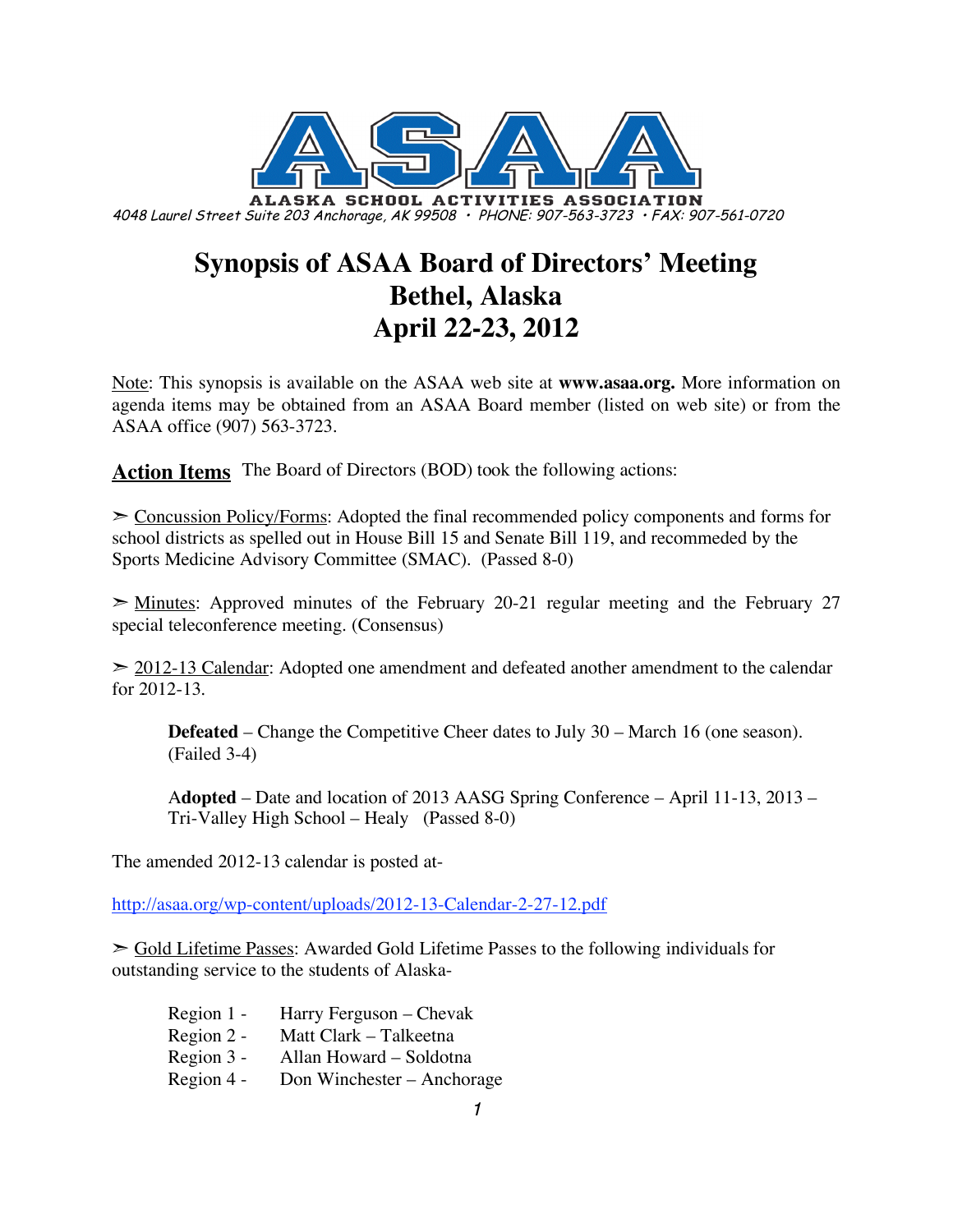Region 5 - Bill Chalmers – Juneau Region 6 - Ted DeLeon – Fairbanks (Unanimous Consent)

► Basketball – 1A State Tournament Format: Approved the proposed 16 team format/schedule presented by staff for the 2012-13 tournament. (Unanimous Consent)

➣ Wrestling State Tournament Seeding Process: – Approved the following revision to the state tournament seeding process beginning in 2012-13: (Passed 4-3)

"Only the champion from each region/conference will be seeded but the region/conference runner-up will be placed on the opposite side of the bracket"

The board also directed that:

- ASAA adopt a mandatory on-line Match Record/Win-Loss Form which must be submitted for all seedable wrestlers. It will be the coach's responsibility to submit the form and to ensure its accuracy.

- That seeding and random draw results be posted on the ASAA website prior to the tournament in lieu of meeting with coaches to announce results. Once posted, the results will be final.

 $\triangleright$  Wrestling Weight Classes: Approved the addition of a 15<sup>th</sup> weight class of 98# to the existing classes which are: 106, 113, 120, 126, 132, 138, 145, 152, 160, 170, 182, 195, 220, and 285, beginning in 2012-13. (Passed 6-1)

 $\geq$  Volleyball: Approved the proposed double elimination format for the state 3A/4A tournament in 2012-13. (Unanimous Consent)

Approved a request from Aniak High School to clarify that the school will be in the Mixed-Six Kuskokwim Conference beginning in 2012-13. (Unanimous Consent)

➣ Reclassification: Moved the following schools to Step One for 2011-12 due to **increasing enrollments:**

 $1A -$ Kotlik – 66 students in 2011-12 Nelson Island (Tooksok Bay) – 75 students in 2011-12 Mt. Village (Ignatius Beans) – 69 students in 2011-12

(These schools will have the opportunity to request forgiveness for ineligible  $5<sup>th</sup>$  year seniors).

A report will be given during the September board meeting.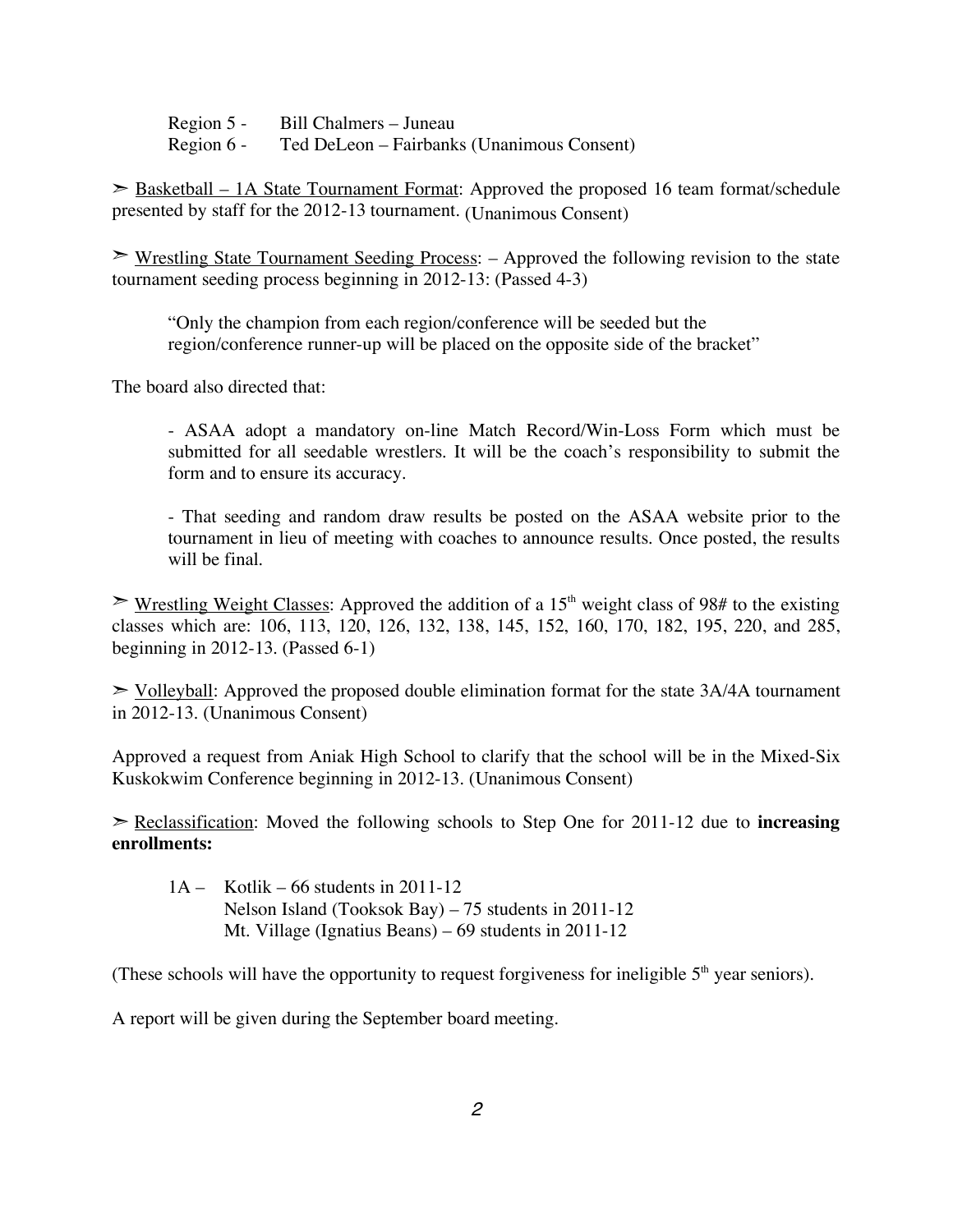Moved the following schools to Step One for 2011-12 due to **decreasing enrollments:**

- 2A Tok 48 students in 2011-12 Unalakleet (Frank A. Degnan) – 41 students in 2011-12 Savoonga (Hogarth Kingeekuk) – 59 students in 2011-12 Bristol Bay – 54 students in 2011-12
- 3A Petersburg 150 students in 2011-12
- 4A Juneau Douglas 728 students in 2011-12 (effects only Football and Softball)

(Unanimous Consent)

 $\geq$  Hockey Dual Participation Rule: Following a great deal of testimony and discussion, tabled a proposed amendment to the supplemental rules which would have restricted "house team" travel. (Unanimous Consent)

Failed to rewrite Supplemental Rule 3 dealing with game suspensions following a major penalty in the  $3<sup>rd</sup>$  period. The board will take this up during the special teleconference meeting on May  $22<sup>nd</sup>$ .

► Play for Keeps TAD Policy: Considered but failed to move a proposal from Region 5 to amend the TAD policy as follows:

- 1. Change the penalties involved with the  $3<sup>rd</sup>$  offense tobacco violation.
- 2. Require that the Acknowledgement Form be signed only once per year.

(Died for lack of Motion)

State Tennis Tournament: After a lengthy discussion on the state tournament format, seeding, qualifying process and venue, the board approved the ad hoc tennis committee's recommendations with a slight revision and one amendment. This will be posted at www.asaa.org on the Tennis Pages within the next two weeks. (Passed 6-1)

 $\geq$  Strategic Plan for 2012-17: Adopted the recently developed Strategic Plan and timelines. (Unanimous Consent)

(The complete document will be distributed and will be posted at www.asaa.org).

 $\geq$  2012-13 Meeting Dates and Locations: Adopted the following board meeting dates/locations for 2012-13.

Fall - Sept. 30-Oct. 1 – University Lake Spring Hill Suites – Anchorage Early Winter – Dec. 10-11 - University Lake Spring Hill Suites – Anchorage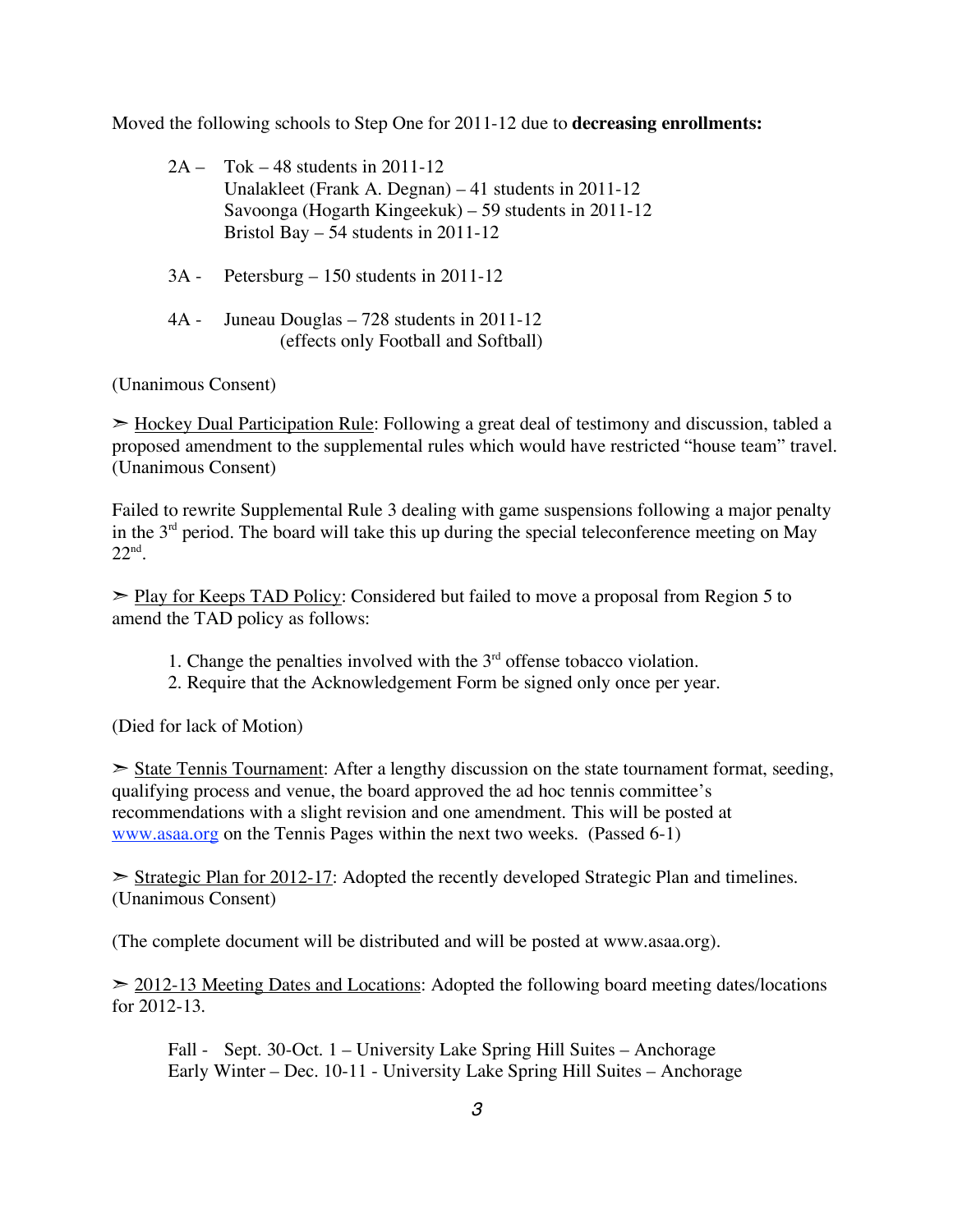Late Winter – Feb. 18-19, 2013 - University Lake Spring Hill Suites – Anchorage Spring – Apr. 21-22, 2013 – Cordova (Unanimous Consent)

 $\geq$  2012-13 Board Goals: The board goals for 2012-13 will be adopted during the Special Teleconference meeting on May 22.

► Football: Learned that Vosnesenka School, Razdolna School and Kachemak Selo School will start an 11 man cooperative football team in 2012-13. The team will enter the Greatland Conference beginning in 2013-14. (Unanimous Consent)

Extended through 2012-13, the financial travel arrangements concerning the sharing of costs and airplane tickets for the Medium and Small Schools semi-final games as spelled out in Handbook football section. (Unanimous Consent)

**Reports** The BOD heard the following reports:

- Board Members
- State Tournaments
- Finance Committee
- Student Government
- Officials/Coaches/WPI
- Marketing
- Play for Keeps, Win for Life
- Technology
- Sports Medicine Advisory Committee (SMAC)
- Executive Director

**Public Comments** Heard comments on the hockey dual participation rule from Christi Hickel, Joe Newhouse, Darrell Thompson, Kim Griffith, David McCarrey, Stacy Griffith, Anna Culley, Randall Speery, and Karen Bernsenak. Heard comments on wrestling from Stanley Steffensen. Heard comments on foreign exchange student eligibility from Brandon Goggia and Paul Kupferschmid.

**Workshop Items** The board reviewed the final draft of the Strategic Plan for 2012-17 and the timelines for implementation.

#### **Tabled Items** None

**Discussion Items** The BOD discussed the following items:

 $\geq$  State Tournament Bids: Discussed the process by which state tournament bids will be announced, reviewed and awarded in the future. A number of tournament bids will be sought for the 2013-14 school year and beyond. Bid information will be posted at www.asaa.org.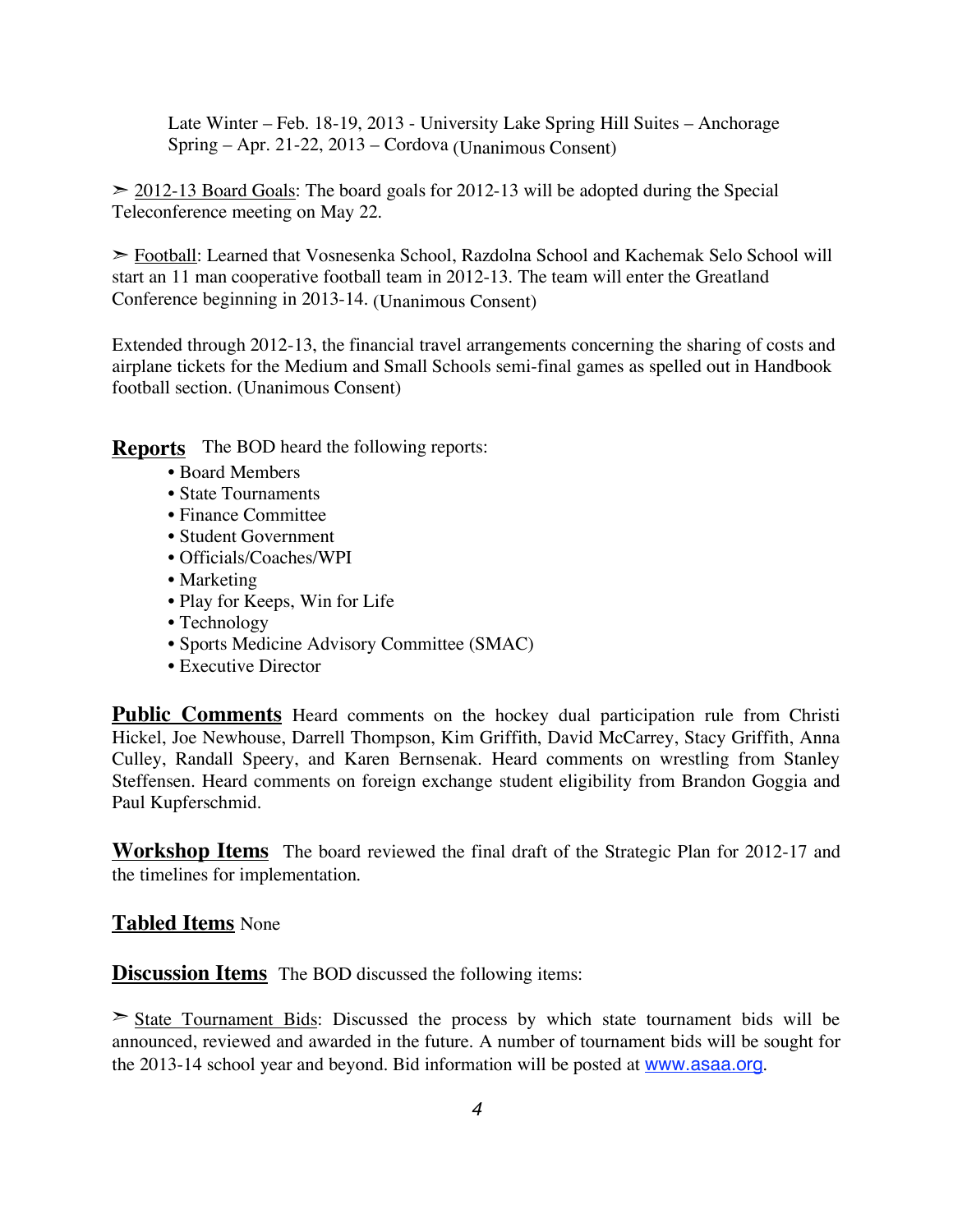Discussed the possibility of awarding a one year bid to the community of Juneau to host the Swimming and Diving State Championship in the future.

Both of these items will have further discussion during the September board meeting.

➣ State Wrestling Team Duals Tournament Proposal - Based on input from the regional meetings, the board decided there is no interest in pursuing this proposal.

 $\triangleright$  Wrestling Weight Classes – Reviewed responses to the wrestling suvey sent to 4A schools and discussed adding an additional 98# weight class to the existing weights beginning in 2012- 13. Regions 1/5 moved to have this moved to Action Item.

➣ Letter from Kenai Central High School – Discussed regional responses to this request to let the smaller 4A schools wrestle during the fall season with the 1A, 2A,3A schools. There was no interest in doing this from other regions.

 $\geq$  Cheerleading: Discussed the new competitive cheer activity called STUNT that is in its beginning stages in other parts of the country. (There was a demonstration at the state cheerleading championships in March). The board agreed to an implementation schedule for Alaska which includes building public awareness (a video will be placed on the ASAA website), identifying and training a limited number of coaches as members of a STUNT committee, recruiting and identifying 1-3 cities or schools to begin implementation of STUNT on a trial basis, organizing training camps, training officials, and developing on-line competition opportunities, eventually leading to a state championship.

Discussed a Region 4 proposal to amend the 2012-13 Competitive Cheer season.

 $\geq$ Hockey: Revisted the issue concerning a proposed amendment to the dual-participation rule and how it applies to House Teams which travel for competition. This was prompted by requests to apply the rule only to boys hockey participants. Staff previously proposed the following amendment to the Hockey Supplemental rules:

"ASAA prohibits students, who are members of a high school team, from competing as members of a non-school "comp" or "junior hockey team" beginning with the first day of high school practice until a school has completed its season. The prohibition on competing on a non-school team will be lifted during Thanksgiving and Christmas vacation dates as they are determined by the schools and districts. **(ADD) Students may participate as members of a "house team" at any time during the high school season, but will be permitted to travel to compete with the "house team" only during the Thanksgiving and Christmas vacation windows as they are specified above.** Although this rule does not restrict practice on a non-school team during the high school season, no student may participate in a high school game on a day in which he/she has participated in a "comp" practice. (See item 12 of supplemental rules regarding penalty)."

After hearing much testimony, the board tabled this item until the Sept. board meeting.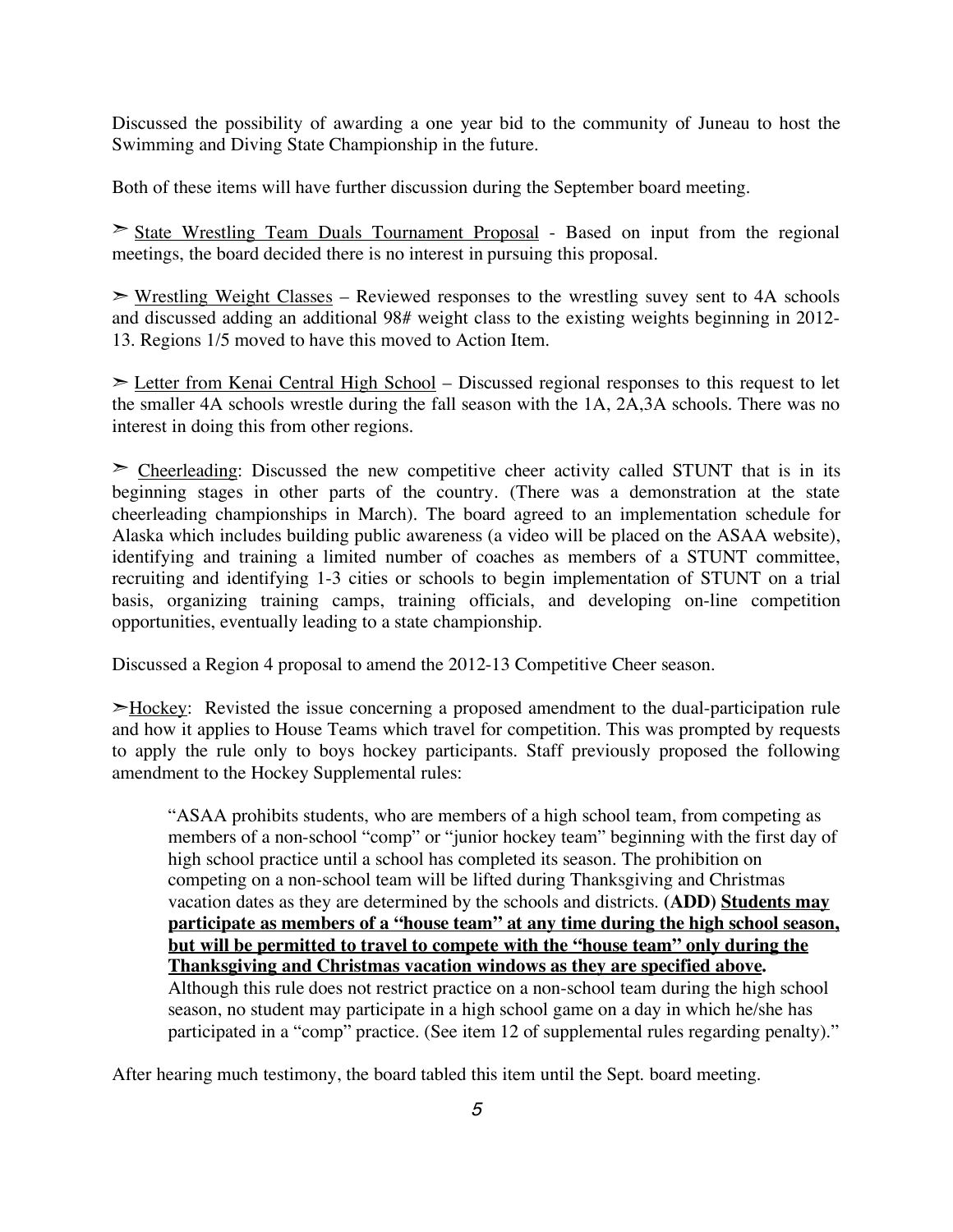Discussed a conflict between NFHS and ASAA supplemental rules as they apply to game suspensions. This will be taken up again during the Special Teleconference Meeting on May  $22<sup>nd</sup>$ .

➣State Tournament Berth Allocations: Discussed a staff report that reviewed current allocations for team sports, including recent changes in 1A Basketball and Football. It was determined that no further adjustments would be made in 2012-13.

➣School Classification: Reviewed the placement of schools based on their enrollments in 2010- 11 and 2011-12 under the Classification Policy. Decided that any enrollment changes that might have placed schools on Step One during the 2010-11 school year, would be forgiven since reclassification was underway. Action on classification will be found under Item 9 h.

 $\ge$  Fundraising Report: Heard an update on efforts to raise funds through the state capital budget which contains grants for the Play for Keeps -TAD program and the Alaska High School Hall of Fame. Don Winchester, longtime ASAA supporter, has been helping the board on this request.

 $\ge$  Penalties for Violations of Student Eligibility Rules: Discussed the recurring question of whether using an ineligible player should always result in a game forfeiture. Under Bylaw Article 3, Section 3. C., when a school self-reports a violation, some forgiveness may be granted to the manadatory penalties. While there was no concensus, the board did agree to clarify this question during the September board meeting.

 $\geq 8$ <sup>th</sup> Grade Student Participation: Heard a proposal from Region 1 to expand the school enrollment limitations under Article 12, Section 2. D, Use of Junior High-Middle School Students. The Region proposes raising the limit from 20 to 30 high school students and from 10 to 15 students per gender. This will be a discussion item during the September board meeting.

 $\geq$  Cooperative Rule: Heard a proposal from Region 1 to amend the Cooperative Rule, Article 7, Section 9, Girls and Boys Joint Participation and Cooperative School Program, which would place further restrictions on schools whose students play on another school's team. This will be a discussion item during the September board meeting.

 $\geq$  ASAA Cup: Continued discussion on this potential new award program which would recognize the most successful interscholastic activity programs in each classification throughout the state. Staff has been fleshing out the original idea brought forth by Region 1. This will be a discussion/possible action item during the September board meeting.

➣ Student Participation Statistics: Heard a staff presentation on the preliminary 2011-12 school year statewide participation numbers.

➣ Hall of Fame Induction Ceremony: Learned that the induction ceremony for the Class of 2012 of the Alaska High School Hall of Fame will be held on August 5, beginning at 5:00 p.m., in the Howard Rock Ballroom at the Anchorage Sheraton Hotel.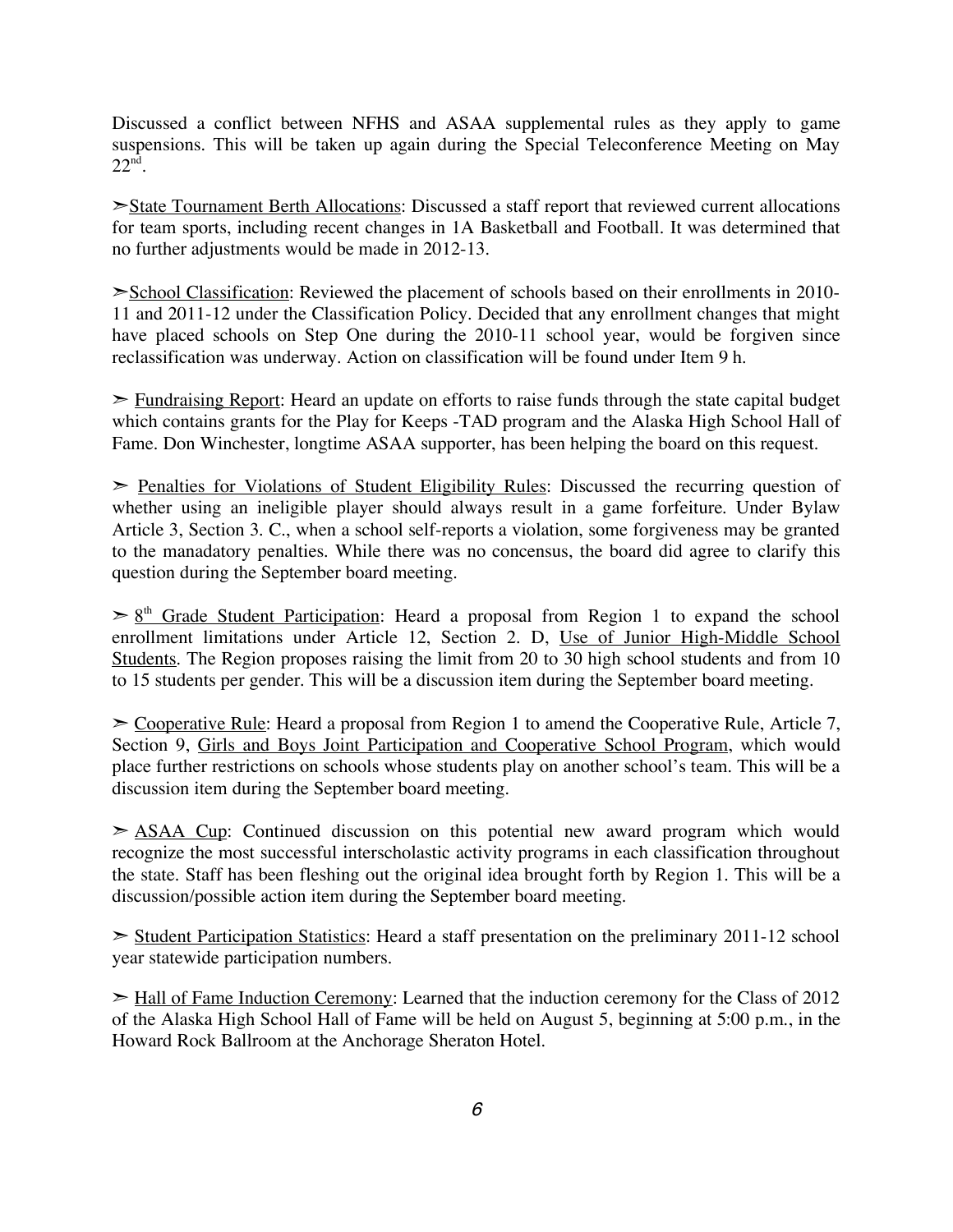$\geq$  Legislation Affecting Student Concussions and Eligibility: Heard a report from the Executive Director on the progress of concussion legislation to correct an oversight in House Bill 15, passed in 2011. Also, learned that the concussion and home school eligibility bill, House Bill 369, has been rolled into Senate Bill 119 on athletic trainers. Staff and the board will continue to monitor the bill as it reaches the Governor's desk. The bill includes additional language which extends interscholastic eligibility to certain home school students beginning in 2013-14. The bill may be referenced at:

http://www.legis.state.ak.us/basis/get\_bill\_text.asp?hsid=SB0119E&session=27

 $\geq$  2012-13 Draft Operating Budget: Reviewed the first draft of the 2012-13 Operating Budget, which along with the Grant Budget, will be adopted during a special teleconference meeting on May 22.

 $\geq$  State Diving Championship Qualification: Heard a proposal from Region 4 to change the existing state tournament diving qualifying process:

"The top two (2) finishers from each conference qualifying meet finals plus the next eight best scores will qualify for a total of 16 divers."

Proposed:

"The top four (4) divers from each region will go to the state meet. If the region does not have four divers, the rest will be chosen based on the next highest scores until sixteen (16) are selected."

This will be a discussion item during the September board meeting.

 $\geq$  Article 12, Section 5 and Section 9. A. 14: Discussed this issue which concerns the eligibility of foreign exchange students whose hosts are members of a school's coaching staff. Currently those students are ineligible for interscholastic athletics. Some are requesting a rule change to allow eligibility for those students. This will be a discussion item during the September board meeting.

 $> 3A$  Basketball State Tournament Bracket: Discussed the need to change the bracket rotation beginning in 2012-13 because of the way the reclassification has effected the number of schools in the conferences.

### **Student Hearing**

None

#### **Executive Session** None